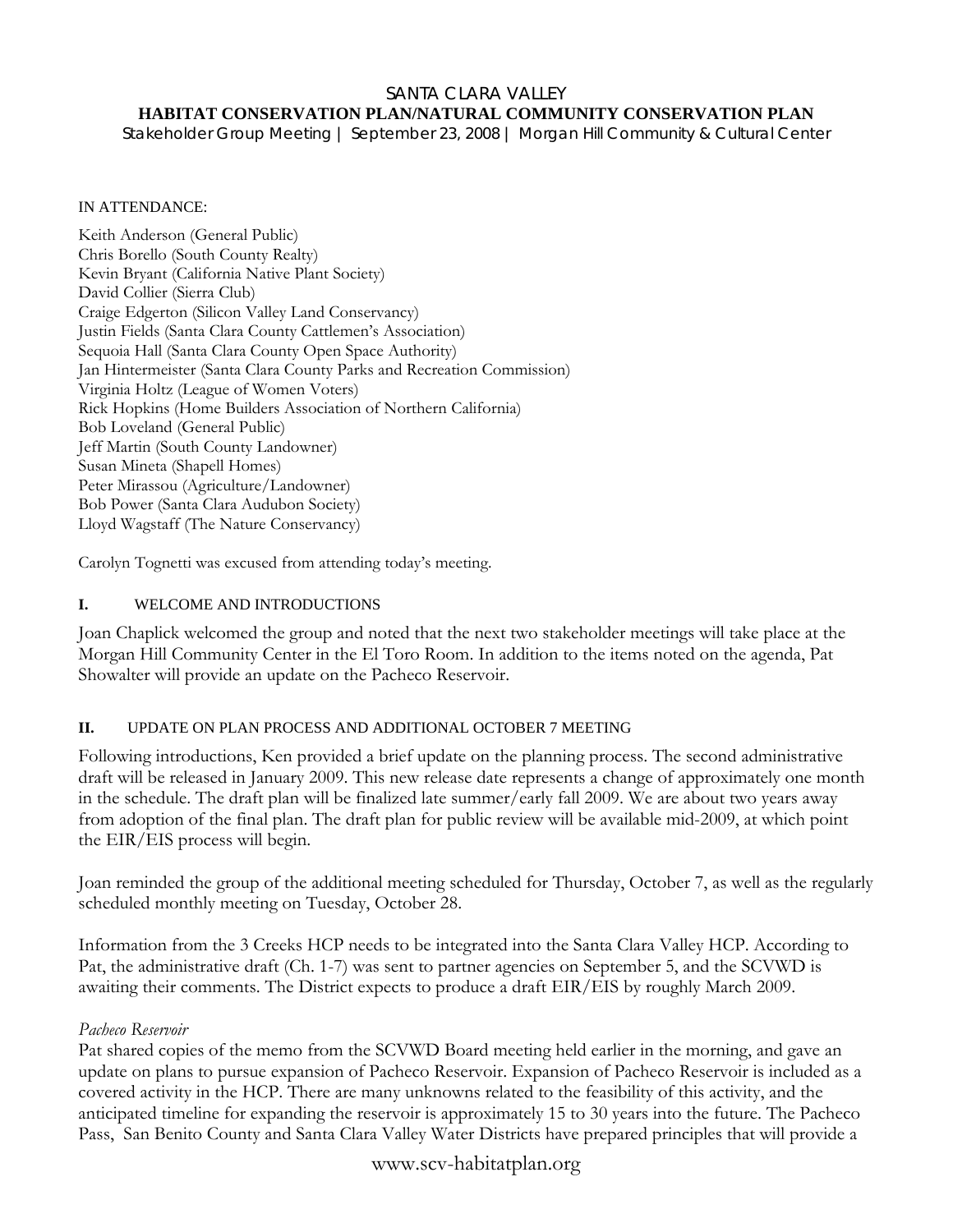basis for investigating the feasibility of either modified use of the existing reservoir or creating a new expanded reservoir and an option for SCVWD to buy the existing facility. This feasibility study will take approximately 2 to 3 years to complete. The Principles of Agreement are included in the last two pages of the memo. As part of the Santa Clara Valley Water District Board meeting, members reviewed and approved these principles with one change. They changed the proposed time period of the feasibility study from three years to two years with a one-year extension. The SCVWD is unsure how long it will take to finalize the agreement but will keep the stakeholder group apprised of the situation.

Lloyd Wagstaff asked how the stakeholder group should look at the Pacheco Dam in light of the HCP. Pat reminded the group that expansion of the reservoir is a covered activity in the plan, and that the study to determine whether it's feasible to build a new reservoir is considered a plan conservation strategy.

At the same time, the Pacheco Dam is owned by the Pacheco Pass Water District, and not by HCP partners, which means that this group can provide no guarantees to wildlife agencies with respect to site activities. The only thing we can commit to at this time is a feasibility study. This is one step that will allow us access to the site. There are many unknowns and this process will help to answer some of the questions we have.

## **III.** REVIEW OF ADMINISTRATIVE DRAFT

David opened the discussion with an overview of the review session. October 7 is the deadline for final comments on the First Administrative Draft. Please provide tracked changes to the Word file itself. You can also use the comment feature in Word but tracked changes are easier to respond to.

# **A) Chapter 5, Conservation Strategy**

As noted in Jones & Stokes' PowerPoint presentation, major updates to Chapter 5 include:

- Preferred land acquisition strategy, including new land cover targets
- Updated species and land cover data
- Climate change
- Updated stream conservation strategy
- Fire management
- Public education and outreach

Detail from The 3 Creeks HCP is also now available, though much of it has yet to be incorporated into the plan.

Remaining gaps include:

- Burrowing owl strategy
- Spig Lake operation (located in Santa Cruz Mountains south of Gilroy)
- South County reservoir re-operation
- Pacheco Reservoir (existing)
- Seed banking
- State park lands

Chapter 5 is designed to meet regulatory requirements and to address land acquisition and enhancement. The total target for land acquisition is 45,000 acres. The target for enhancement is 60,000 acres, including 15,000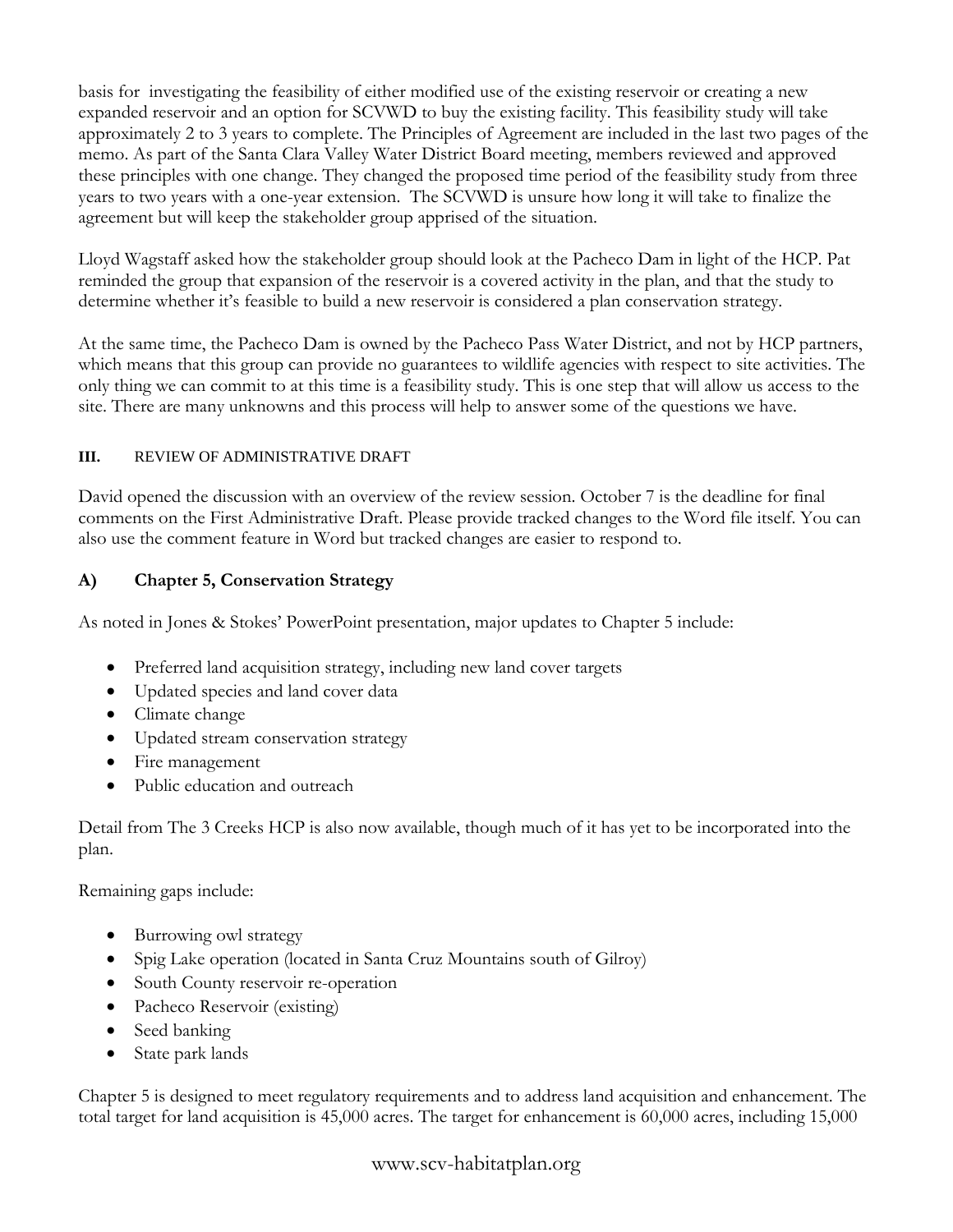acres of existing open space as well as the additional 45,000 acres. This chapter includes a thorough discussion of land management.

David also pointed out significant changes to the conservation analysis zones (depicted in Figure 5-5). Major changes are based on open space lands acquired since the start of the planning process. He also reviewed the figures related to the plan's land acquisition strategy with applicable landscape linkages (Figure 5-9). This is different from Figure 5-6 in that Figure 5-9 elucidates the linkages that the plan's acquisition strategy supports. In contrast, Figure 5-6 provides an overview of the universe of potential wildlife movement linkages throughout the plan area.

Mitigation ratios now included in the plan are based on estimate of impact. These ratios exist for preservation and restoration.

Stream and wetland acquisition and enhancement estimates include:

- Preserve and enhance 275 miles of stream
- Preserve and enhance up to 250 acres of ponds and wetlands
- Preserve and enhance up to 600 acres riparian woodland

Stream and wetland restoration goals include:

- Restore up to 40 miles (min. 5) of stream
- Restore up to 140 acres (min. 40) ponds and wetlands
- Restore up to 300 acres (min. 50) riparian woodland

David reviewed stream conservation actions that are part of the plan to date. Landowner outreach is one conservation action that has been recently added based on the common understanding of the impacts of riparian landowner activities on in-stream resources. Stream setback requirements remain a major gap in the plan; they will be added to Chapter 6 once finalized.

# *Riverine and Stream Conservation Strategies*

Keith Anderson posed a series of questions related to riverine and stream aspects of the conservation strategy. The estimated impact of 88.2 miles of stream as shown in table 5-12 (land acquisition and enhancement requirements for selected land cover types) doesn't reconcile with the permanent impact figure cited in Chapter 4 or with other figures used throughout Chapter 5. David acknowledged that the 88.2 figure is an error and needs to be changed.

In addition, Keith pointed out that the acquisition goal of 250 miles of stream is not consistent with mitigation requirements. David recognized the need to be consistent in the way we discuss these estimates, and noted that restoration of streams needs to be considered separately.

Keith asked, do we have an estimate of restoration on private lands? David answered that since we cannot guarantee restoration on private lands, we do not have an estimate. The focus needs to be on lands within the Reserve System.

Also, where in Chapter 5 does the plan address mitigation of temporary impacts to streams? David responded that the plan does not identify separate mitigation for temporary impacts because these can be extremely variable. The plan's mitigation ratios are relatively high in order to account for both temporary and permanent impacts.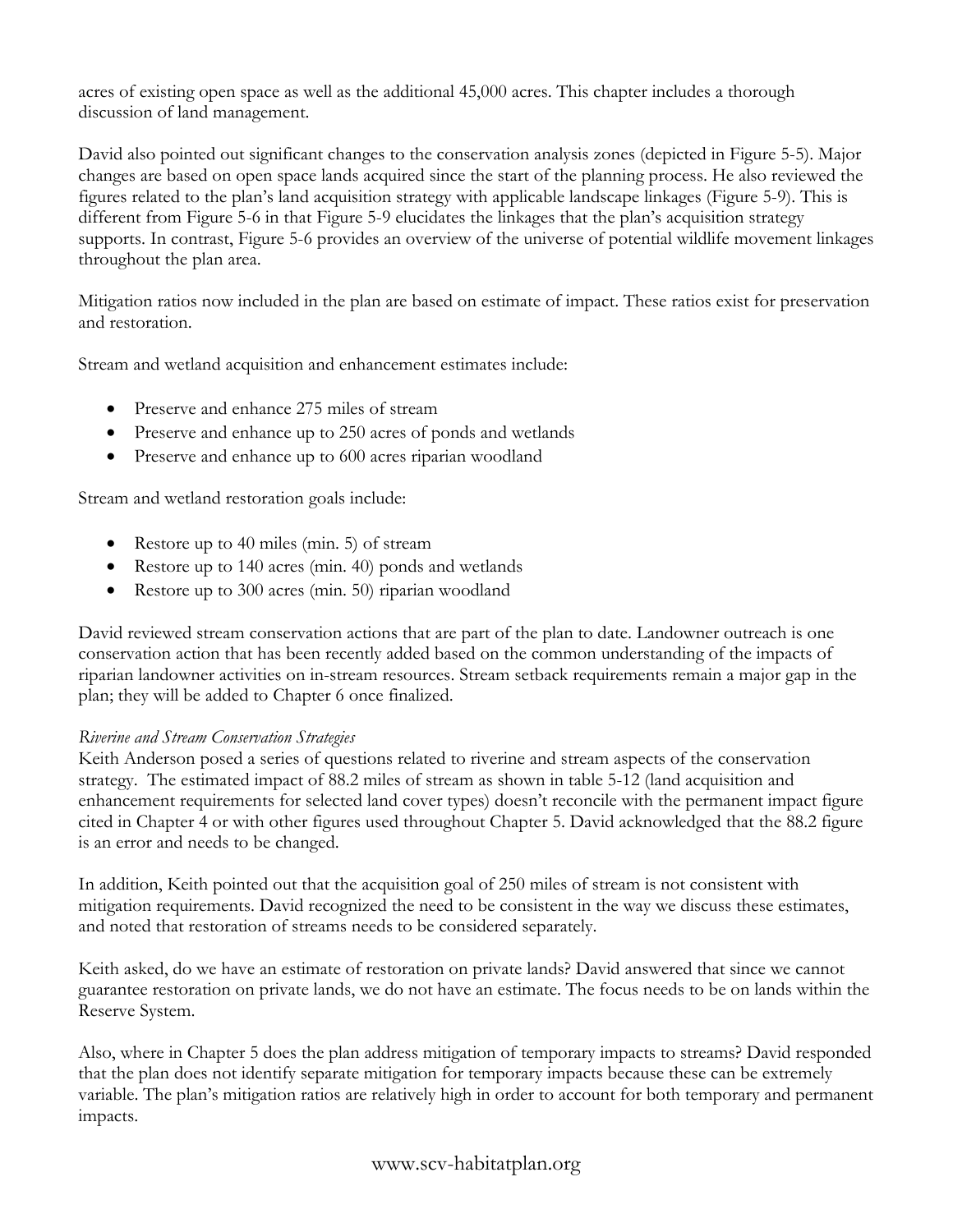Keith also opened discussion related to mitigation activities to account for reservoir de-watering. Dewatering is covered in the plan under two circumstances: routine dam maintenance and seismic retrofit. While the impacts resulting from these activities are considered temporary, de-watering can have tremendous impacts to downstream fish (i.e. steelhead in Uvas Creek) that will take generations of fish to recover. Where is the mitigation for this?

Mitigation for reservoir de-watering is not included in the plan yet because it is part of the Three Creeks HCP, but these activities will be covered as part of the plan. Supplemental systems will be built to provide water from other sources. The Water District hasn't designed systems for Chesbro or Uvas, so they will need to do that.

According to records, reservoirs in the system are de-watered on average once every seven years. According to Pat, the Water District has designed concept supplemental water system plans for the three dams in North County that do not have supplemental water systems.

David Collier asked if the plan speaks to conditions on de-watering in Chapter 6. While Chapter 6 doesn't yet include this discussion, it will in the future, based on the Three Creeks HCP. The Water District has worked extensively with agencies to address this issue. See p. 6-44 for new text providing additional requirements for the seismic retrofit of dams.

## *Conservation Activity Outside of the Reserve System*

Jan Hintermeister posed a question related to conservation activity outside of the Reserve System. He noted that the plan discusses the potential for activity outside of the Reserve System in a couple of instances, and used plan data and plan species counts related to the tricolored blackbird as one example. How are actions that the plan would like to take outside of the Reserve System with respect to different species determined?

The intent is to limit all conservation actions to the Reserve System except for those activities related to streams. The Habitat Plan will only have control over Reserve System lands, which is why there has been hesitance to discuss conservation outside of the system in the plan. For certain species, it makes sense to include some type of conservation activities that go beyond the Reserve System, given the habitat requirements and the occurrence of many of theses species on private lands. At the same time, discussion of conservation actions outside of the system is intended to be an exception.

Jan also noted the possible need for some scientific advising specific to the tricolored blackbird and least Bell's vireo. Mono County has conducted research related to the positive effects of grazing to create or improve habitat for these species. It will be important to determine if there are any conflicts between riparian area management and wetland/marsh habitat management where grazing is implemented for this reason.

### *Open Space Category Definitions*

David Collier returned to a question related to the plan's definition of Open Space Type 3 lands and the level of protection these lands provide. If we determined that these lands would not provide habitat benefits that lands managed primarily for habitat would provide, and thus chose to re-define this land category, would this change have an impact on our land acquisition strategy?

According to David Zippin, these definitions do not impact the land acquisition strategy or the Reserve System. Type 3 areas are open space sites that include notable active recreation uses/activities that provide limited habitat value. Type 3 includes some sizeable areas of land, including Joseph Grant County Park. Part of the issue is that we are drawing sharp lines between land categories. In reality, these categories are somewhat artificial. The plan's designations do not distinguish between the relative habitat value provided by

# www.scv-habitatplan.org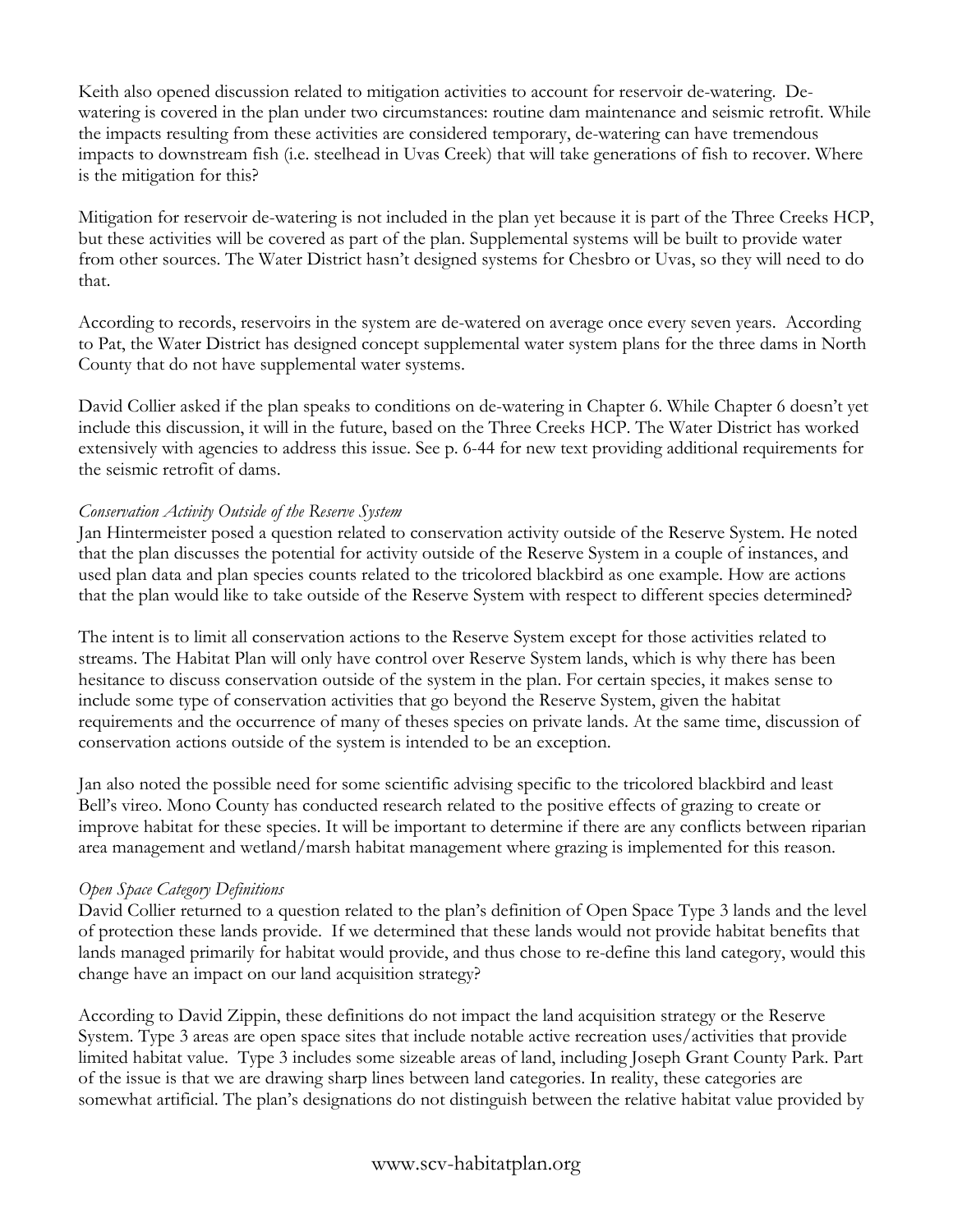different sections of open space areas; rather, they define entire areas based on the "least common denominator."

Secondly, for land to become part of the Reserve System, land agencies are required to place permanent easement-based use restrictions on the land. In the end, the current definition of these lands with respect to the plan's open space categorization matters little because these lands will enter the Type 1 classification of fully protected habitat land once they are made part of the Reserve System.

## *Coyote Valley*

Sequoia Hall and Susan Mineta raised the issue of the Coyote Valley. The Coyote Valley Specific Plan "went away" and the Habitat Plan now refers to the area as San Jose's Coyote Valley Urban Reserve. Jones & Stokes has added future urban development in the valley, consistent with the San Jose General Plan, to the plan's covered activities and impact analysis. This change does not affect the conservation strategy – preexisting land use designations were simply added to covered activities. Even when the Specific Plan was active, the plan did not view land conservation in the valley floor as a desirable part of the strategy.

Jones & Stokes has added a wildlife connectivity feasibility study to fund study of wildlife movement in three locations one of which includes Coyote Valley. These studies will help determine/identify appropriate engineering design strategies to improve linkages in areas impacted by road and highway networks, and also help to examine conservation strategies.

Ken noted that there are three habitat issues in Coyote Valley: covered species use of the land on the Valley floor, which is generally limited and not a high priority for land preservation; wildlife corridor issues that will be studied; and the use and functioning of Coyote Creek both as a riparian environment and wildlife connection.

### *Land Protection and Enhancement Estimates*

One stakeholder noted what he recognized as a reduction in the acres of land identified for protection or enhancement. Did the drop-offs in covered activities allow a reduction of the earlier identified amount? David clarified that the note to protect or enhance "up to 100,000 acres" was only included as part of one alternative, and that this figure was never part of a proposal. Until now, we did not identify a preferred alternative. The change to this number was based on the knowledge that we had to adjust the amount of land in the Reserve Systembecause of the infeasibility of permanently protecting many existing County or other agency open space lands.

# *Wildlife Linkages*

David Collier noted that the major cross-valley corridor (Tulare Hill) looks like the only corridor still noted in the plan, and that this corridor cuts through the Motorcycle County Park. David Zippin responded that while this is not an ideal location, it's what we have to work with. Only one third to one quarter of this park is actually used for off-road motorized vehicle use. As a side note, the County would like to move this park based on the recognition that the park includes sensitive areas. He also reminded the group that the process of reviewing lands for their habitat suityability was very meticulous, based on biological value of these lands and existing uses and land use restrictions.

One stakeholder noted a philosophical/language problem in terms of the plan's gap analysis. We can't assume that streams are being protected by the sheer nature of the fact that they traverse designated open space. Protection of these systems is based in large part on the management of upstream reservoirs.

### *Plant Populations*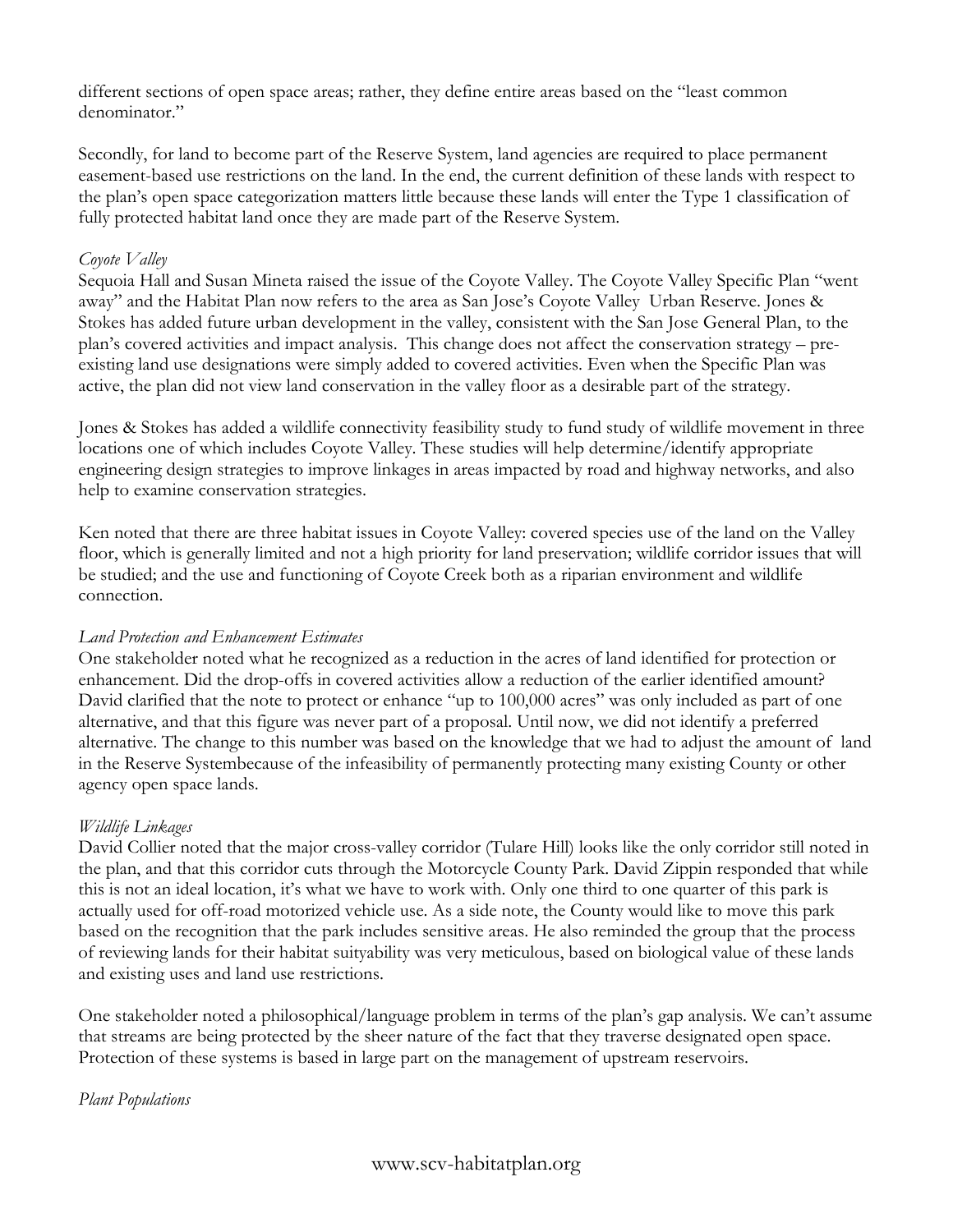Kevin Bryant then noted that the numbers related to the creation of new plant populations have changed and inquired as to why this has happened. David replied that, in some cases, populations went up because preexisting populations are known to exist on lands identified for acquisition. In only one case was it determined that a new population would be established.

Why does the plan say that Tiburon paintbrush will not be impacted? Is this because Kirby Canyon is not covered? David affirmed that there will be impacts, and that conservation measures for the species have been identified.

## *Out-of-Kind Habitat Creation*

Susan noted that out-of-kind creation of habitat is prohibited by language in this chapter, and voiced concern with this policy. David noted that this prohibition stemmed from concern shared among the wildlife agencies over providing too much flexibility that would possibly allow the restoration of native systems to be satisfied by establishing out-of-kind habitat types. However, he agreed that blanket prohibitions in general unduly limit flexibility of implementing agencies and that this restriction should be re-considered.

Keith brought to the group's attention the following plan language on p. 5-152, and identified it as a clear red flag for the plan: "There is some risk that the conservation strategy could adversely affect the existing Chinook population, creating less than desirable conditions and potentially resulting in local extirpation." David made note of the need to review this.

David C. asked why Valley Oak restoration was removed from the conservation strategy. David answered that the plan team realized it was fairly expensive to restore Valley Oak on the scale the plan was originally considering. Secondly, we realized that it would not benefit covered species. Third, there are good opportunities to acquire existing Valley Oak habitat which is more efficient than restoration. Given the second factor, Valley Oak restoration is not technically a regulatory requirement, which is why restoration was removed from the plan and why preservation of existing communities was strengthened as a strategy.

# **B) Chapter 6, Conditions on Covered Activities**

Following discussion of Chapter 5, Kathryn Gaffney provided an overview of Chapter 6. Major updates to the chapter include:

- Reorganization of the first four sections
- Substantial updates to Conditions
- New figure for identifying area of impact assessment for rural development projects

Remaining gaps include:

- Condition 9. Stream and Riparian Setbacks
- Incorporation of avoidance and minimization measures from the 3 Creeks HCP

Ken provided a brief history related to the political nature of determining stream setbacks in the context of the Santa Clara Valley. Past riparian setback efforts and initial work on the Habitat Plan resulted in setbacks that would substantially impact many properties with the loss of 50 or more percent of the site's usable land. As a result, this has been – and continues to be – a highly sensitive and potentially contentious environmental regulatory issue. The process to identify setbacks for streams and rivers in the study area continues, and it is hoped that a final recommendation will be developed by the end of October. County staff is planning on

# www.scv-habitatplan.org